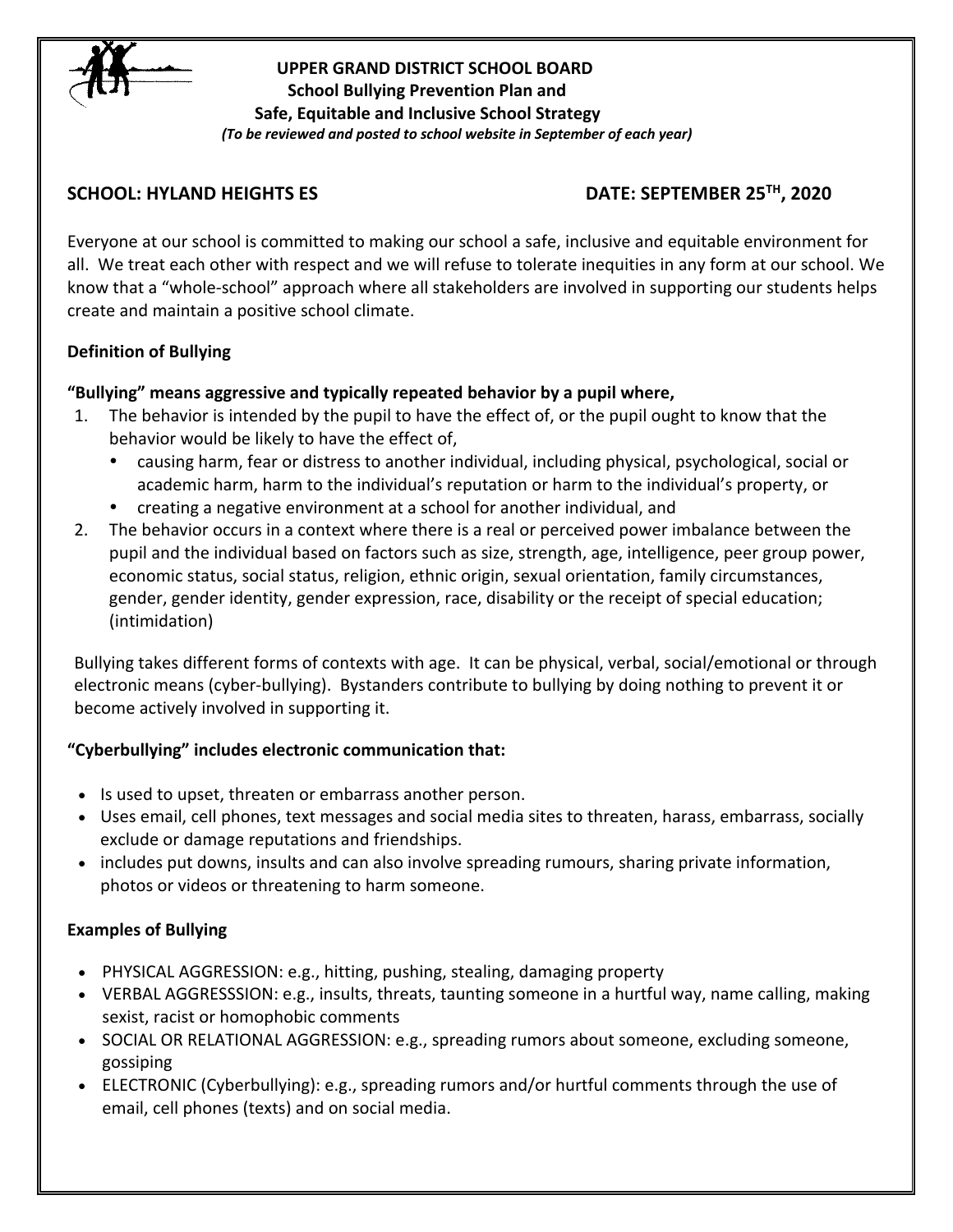#### **Safe Schools Committee**

(*Note: mandatory for all schools – an existing committee may assume this role)*

School Administrator: Mrs. K. Martin - P, Mrs. A. Papavasiliou - VP

Equity Rep: Melissa Obermeyer

Teacher(s): Melissa Moylan and Melissa Davidson

Support Staff: Lanaie Cummings and Brittany Guidon (CYC)

Student Rep: (*when appropriate*) TBD (COVID restrictions)

Parent: Sharon Jenkins

Community Partner: *(if possible)* Jeff McLean, Bravo Officer; Shannon Gordanier OPP

The role of this committee should include but is not limited to the following:

- Develop and annually review the School Bullying Prevention Plan
- Implement and analyze data from the School Climate Survey ( every two years)
- Identify and implement bullying prevention and intervention programs that address the needs of the school
- Identify relationship building and community building programs relevant to the needs of the school
- Assist with training and awareness raising strategies for staff, students and parents/ guardians
- Communicate bullying prevention and intervention strategies and reporting procedures to the school community

## **School Monitoring and Review Process**

This Bullying Prevention and Inclusive School Plan was developed or reviewed by our Safe School Committee on: ;September 25, 2020

Our most recent school climate survey was or will be conducted on: Spring 2018

99% of students in grades 4-6, 87% of students in grades 7-8, 8% of parents, and 69% of staff completed our most recent school climate survey.

## **Data from our most recent climate survey indicated that:**

40% of students in grade 4-6 and 39% of students in grades 7/8 feel very safe at school.

38% of students in grade 4-6 and 37% of students in grades 7/8 identified that they have been bullied a few times at school over the last year.

73% of students in grade 4-6 and 65% of students in grades 7/8 indicated that they told an adult about bullying that had occurred.

67% parents who completed the survey felt that adults at school were helpful in resolving bullying issues. 50% of parents who completed the survey indicated that bullying stopped after their child told an adult about the bullying.

72% of staff who completed the survey indicated that when steps were taken to address specific incidents of bullying, the intervention was successful.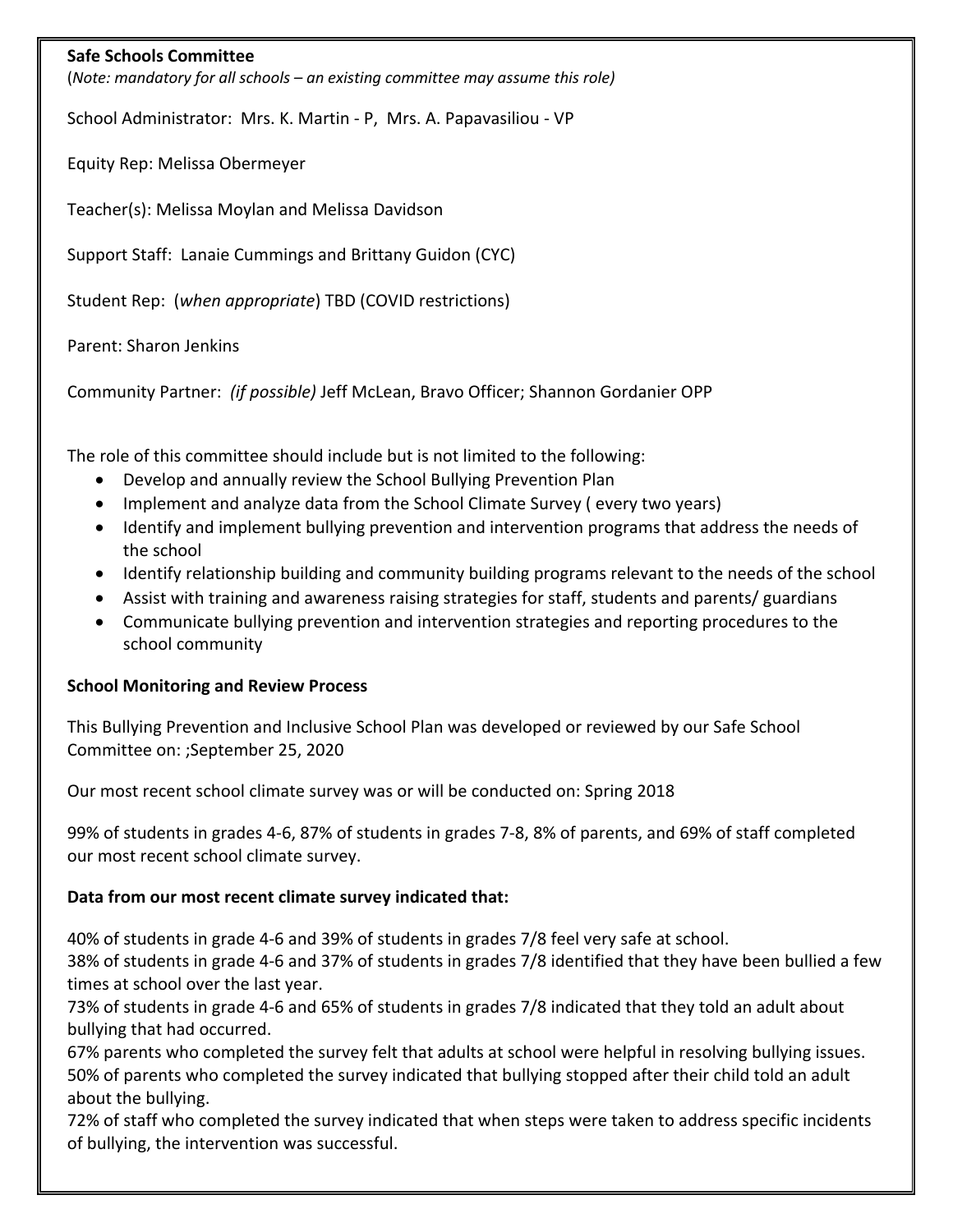## **Training Strategies for Staff and Members of the School Community**

Members of our school community will receive Bullying Prevention and Equity & Inclusive training through:

- $\boxtimes$  Board professional development workshops
- $\bowtie$  Online training for new employees
- $\sqrt{\frac{1}{100}}$  Staff meetings
- $\mathbb{X}$  Provision of professional development materials and resources
- $\Box$ Other (please specify) OVOT (One Voice One Team School wide Initiatives AND in school student survey

# **Parents/Community Communication and Outreach Strategies**

We will communicate our Bullying Prevention and Equity & Inclusive strategies and initiatives by:

- Including our Bullying Prevention and Equity & Inclusive Plan in our school/student handbook
- $\mathbb{M}$ Including information inserts in our school newsletters and other in-house publications
- $\chi$ Sharing information during school assemblies and announcements
- $\Box$ Sharing information through bulletin board postings
- $\vert\angle\vert$ Sharing information at School Council and other parent meetings
- $\sqrt{\frac{1}{1}}$ Sharing information at staff meetings
- $\mathbb{K}$ Integrating Bullying Prevention and Equity & Inclusion into classroom instructions
- $\Box$  Posting our Bullying Prevention Plan and Safe, Equitable and Inclusive Schools strategy on our school website
- $\Box$  Informing parents and school volunteers of our procedures for reporting incidents of bullying and inequity
- $\Box$  Assisting parents build awareness and knowledge so they may support our school Bullying Prevention and Equity & Inclusive strategies

# **Bullying Prevention and Equity & Inclusive Strategies, Education Programs/Activities**

Note: Our Bullying Prevention and Equity & Inclusive goal(s) are determined after analysis of the results of our school climate survey.

# **School Bullying Prevention and Equity & Inclusive Goals(s):**

- 1. To increase student awareness of what constitutes bullying and the various forms of bullying.
- 2. To teach students how they can discourage bullying and report bullying when it occurs.
- 3. To build greater awareness of equity issues and promote/increase inclusive practices.
- 4. To increase student voice in developing a safe and inclusive school.
- 5. To create opportunities within health and safety guidelines that promote inclusivity and socializing

# **Bullying Prevention and Equity & Inclusive, Education Programs and Activities:**

Our school currently implements or will implement the following bullying prevention and equity & inclusive education programs and activities that focus on developing healthy relationships and provide leadership opportunities for our students: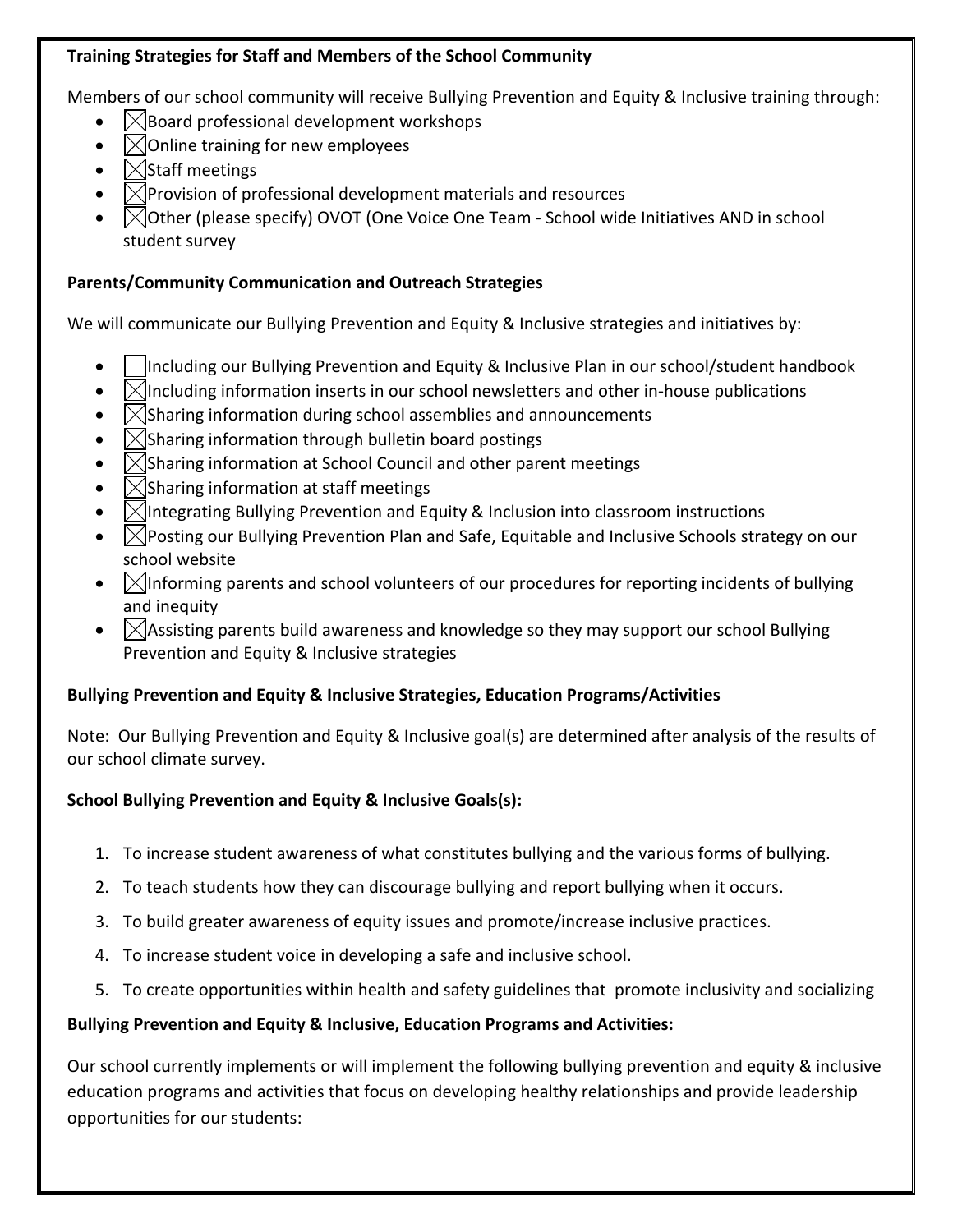- 1. Peer Helpers within cohorts to support leadership, learning, and modeling of appropriate behaviour that supports a warm, welcoming, and inviting atmosphere and experience at HHES.
- 2. Virtual support provided by Orlando Bowen and his team (OVOT) to foster a positive and inclusive school climate.
- 3. BRAVO Program delivered, when Public Health permits, by Shelburne Police officer to our Grade 6 students.
- 4. CYC (Child and Youth counselor) to support positive friendships, interactions, and improved social skills that target areas of concern, using social distancing.
- 5. A Conflict Resolution Response is applied by Staff and the Admin where conflict occurs with a goal of restoring relationships and moving forward in a positive manner for everyone.
- 6. Equity resources shared with staff monthly and recoginizing days of signcificance to foster inclusion.
- 7. Bring awarenes to Board initiatives such as Orange Shirt Day, Bully Prevention Week, Black History Month, Mental Health and Wellness, etc.

## **Bullying Prevention and Equity & Inclusive Responsibilities**

## **Staff:**

- Closely supervise students in all areas of the school and school grounds
- Watch for signs of bullying and stopping it when it happens
- Respond quickly and sensitively to bullying reports (Affirm, Ask, Assess, Act)
- Take seriously parents' concerns about bullying incidents
- Assign consequences for bullying
- Teach students our procedures for reporting incidents of bullying
- Provide a safe environment for students who report bullying (protection from retaliation)
- Treat others respectfully
- Model positive ways of getting along with others

## **Students:**

- Treat each other respectfully
- Refuse to bully others
- Refuse to let others be bullied
- Refuse to watch, laugh or join in when someone is being bullied
- Include everyone in play, especially those who are often left out
- Report bullying to an adult

## **Parents:**

- Model positive ways of getting along with others
- Help their son/daughter find ways to express anger that do not involve hurting others physically or emotionally
- Teach problem solving skills
- Inform school staff if their child tells them about a bullying incident
- Support the schools bullying-prevention efforts
- Help their son/daughter understand the value of accepting and celebrating individual differences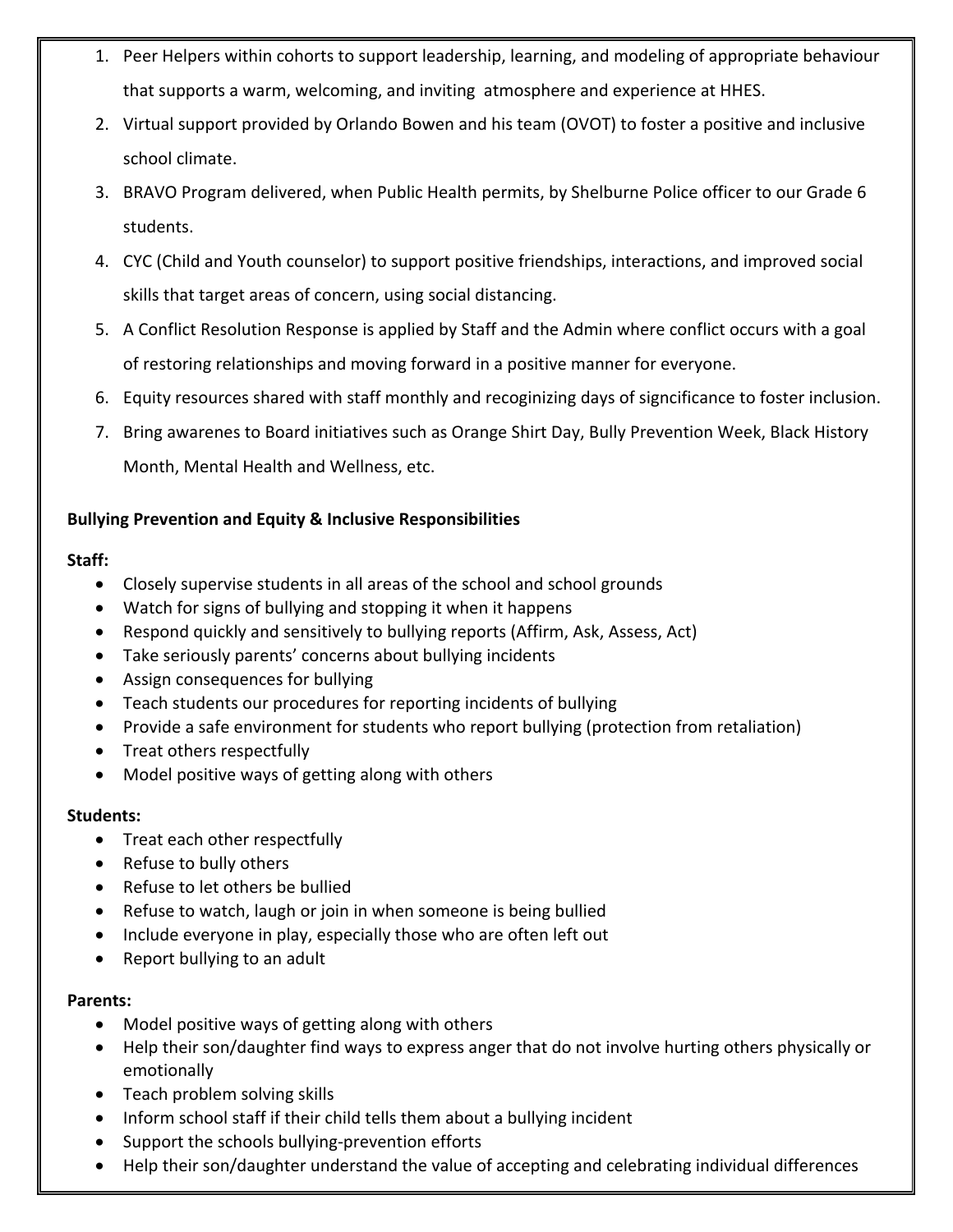Be alert to signs their child is being bullied or may be bullying others

## **Intervention Strategies**

#### **Our staff will use the following process when bullying is reported:**

Acknowledge the Incident / Affirm

- "You were right to report/get help from an adult."
- "I'm glad you asked for help with this."

Gather Information / Ask Questions

- "Tell me more about what happened."
- "Has this happened before?"
- "Did anyone try to help you?"
- "Are you telling me this is to get someone in trouble or to keep someone safe?"

## Assess Safety / Make a Plan

- Determine what the student needs to feel safe now
- What can the student do if the bullying continues
- What steps need to be taken to limit the possibility of retaliation for the person reporting the bullying
- Who the student will tell if there is another incident

## Act / Follow-up

- Determine "next step" or refer the student to an administrator
- Tell them what will happen next
- Check with the student to determine the success of the intervention

## **Reporting Incidents of Bullying**

Students, parents, school staff and volunteers may use the following methods to report incidents of bullying as appropriate:

- Safe Schools Incident Reporting (UGShare)
- On-line Bullying Reporting Tool
- Tell an adult in the building (phone, in person, email etc.)
- Parent / Teacher interviews
- Make an appointment to meet with school staff

When responding to a bullying incident, our school staff uses a progressive discipline approach. Use of Progressive Discipline supports a safe, inclusive and accepting learning and teaching environment in which every student can reach his or her full potential. Strategies may range from early intervention to more intensive intervention in cases of persistent bullying, with possible referral to board support personnel, community or social service agencies.

These may include but are not limited to:

- character development strategies and programs;
- providing students with the opportunity to learn life skills such as conflict resolution, anger management and communication skills;
- collaborative problem solving;